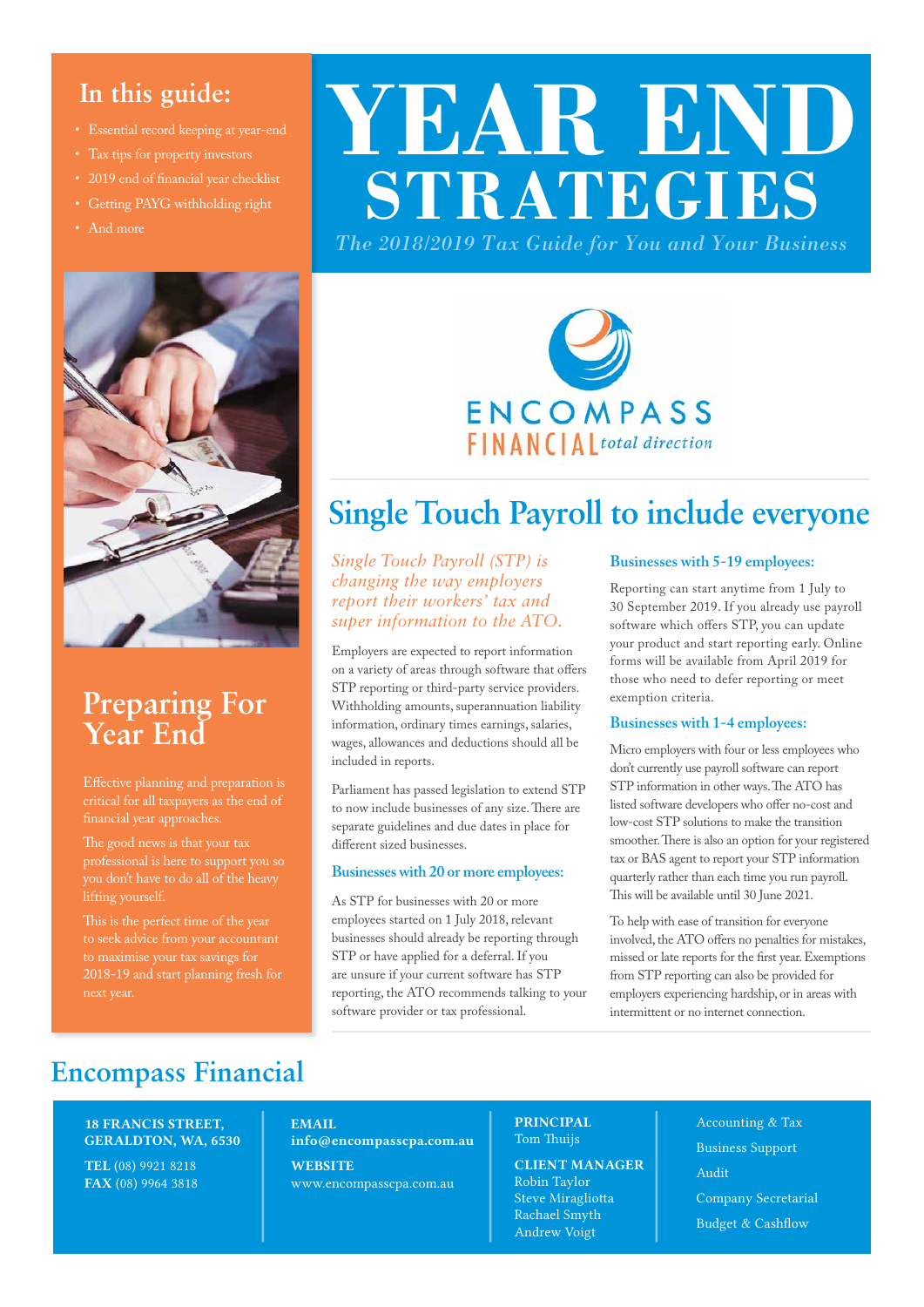### **Further extensions for Instant Asset Write-Off**

#### *The Instant Asset Write-Off Scheme has been extended to 30 June 2020 for assets purchased under \$30,000.*

The scheme affects small to medium businesses with a turnover of up to \$50 million a year, allowing business owners to immediately deduct assets costing up to \$30,000 which can then be claimed for tax return in that income year. The new rules will apply from 2 April 2019 and are



set to remain in place until 30 June 2020.

This extension was introduced in the 2019- 20 Federal Budget, increasing the write-off threshold and eligibility criteria. The threshold applies on a "per asset" basis, meaning that eligible businesses can instantly write off multiple assets. There are certain assets that are excluded from the scheme so it is best to check with your accountant or financial advisor.

#### While the Instant Asset Write-Off Scheme reduces the tax your business has to pay, it is not a rebate. Your cash flow will still have to be sufficient enough to support any purchases. Ways that assets are purchased, such as lease or borrowing methods, may affect eligibility for the scheme.

This change will not supersede the previously announced threshold increase that allows businesses to immediately deduct purchases of eligible assets costing less than \$25,000. The \$25,000 increase applies from 29 January 2019 until budget night (2 April 2019) whereas the new \$30,000 increase applies from budget night until 30 June 2020.

There is no guarantee that the Federal government will extend this scheme beyond 30 June 2020.

## **Essential record keeping at year-end**

#### *Staying on top of record-keeping all year round can save time, reduce stress for small business owners and help to maximise your tax return.*

Although record-keeping can seem like a tedious job, it is an essential part of running a business. Good record-keeping makes it easier to meet your tax obligations, helps to manage your cash flow and make sound business decisions. Putting the hard work in at the end of each financial year can get your business organised and help you work smarter in the year ahead.

Essential business records that must be kept include:

#### **Expense or purchase records:**

You must keep records of all business expenses, such as receipts, tax invoices, cheque book receipts, credit card vouchers and diaries to record small cash expenses.

#### **Year-end records:**

These records include lists of creditors or debtors and worksheets to calculate depreciating assets, stocktake sheets and capital gains tax records.

#### **Income and sales records:**

You must keep records of all income and sale

transactions such as tax invoices, receipt books, cash register tapes and records of cash sales.

#### **Bank records:**

Documents such as bank statements, loan documents and bank deposit books need to be kept in preparation for your tax return.

#### **Fuel tax credits:**

To claim fuel tax credits for your business, records must show that you acquired the fuel, used it in your business, and applied the correct rate when calculating how much you are eligible to claim.

#### **Payments to employees and contractors:**

Records of your workers need to be kept, including tax file numbers, withholding declaration forms, contributions to their superannuation, wages and any other payments made to them.

By law, business records must be kept for a minimum period of five years after the record is created, updated or the transaction is completed. Records can be kept electronically or on paper, must be in English or in a form that can be easily converted, and thoroughly explain all transactions. Failure to keep the correct tax records can incur penalties from the ATO.

## **Tax tips for property investors**

*Owning an investment property can provide great benefits, including additional income and entitlement to tax deductions.* 

Now is the time for property investors to take advantage of the tax strategies available to them this 2019-20 financial year.

#### **Prepaid expenses:**

In order to maximise your tax bill this financial year, bring forward any maintenance expenditure that will need to be completed by 30 June. Ensure to distinguish between what the ATO considers a 'repair' and an 'improvement', as improvements are non-deductible.

#### **Interest:**

Prepay interest on property investment loans if you have adequate cash flow in order to claim an immediate deduction. Investors may choose to pay interest in advance in order to simplify finances by making one prepayment of interest upfront or protect against possible interest rate rises over the 12 month period.

#### **Record-keeping:**

Investors must maintain a sufficient filing system to substantiate any claims made. The ATO requires you to keep up-to-date records of things such as proof of earned rental income, all incurred expenses, periods of private use by you or your friends, periods the property was used as your main residence, loan documents and efforts to rent out the property.

#### **Depreciation deductions:**

A depreciation schedule can be provided by a qualified quantity surveyor, outlining the tax deductions that are available and help to provide a significant return. The cost of a depreciation schedule is also tax deductible.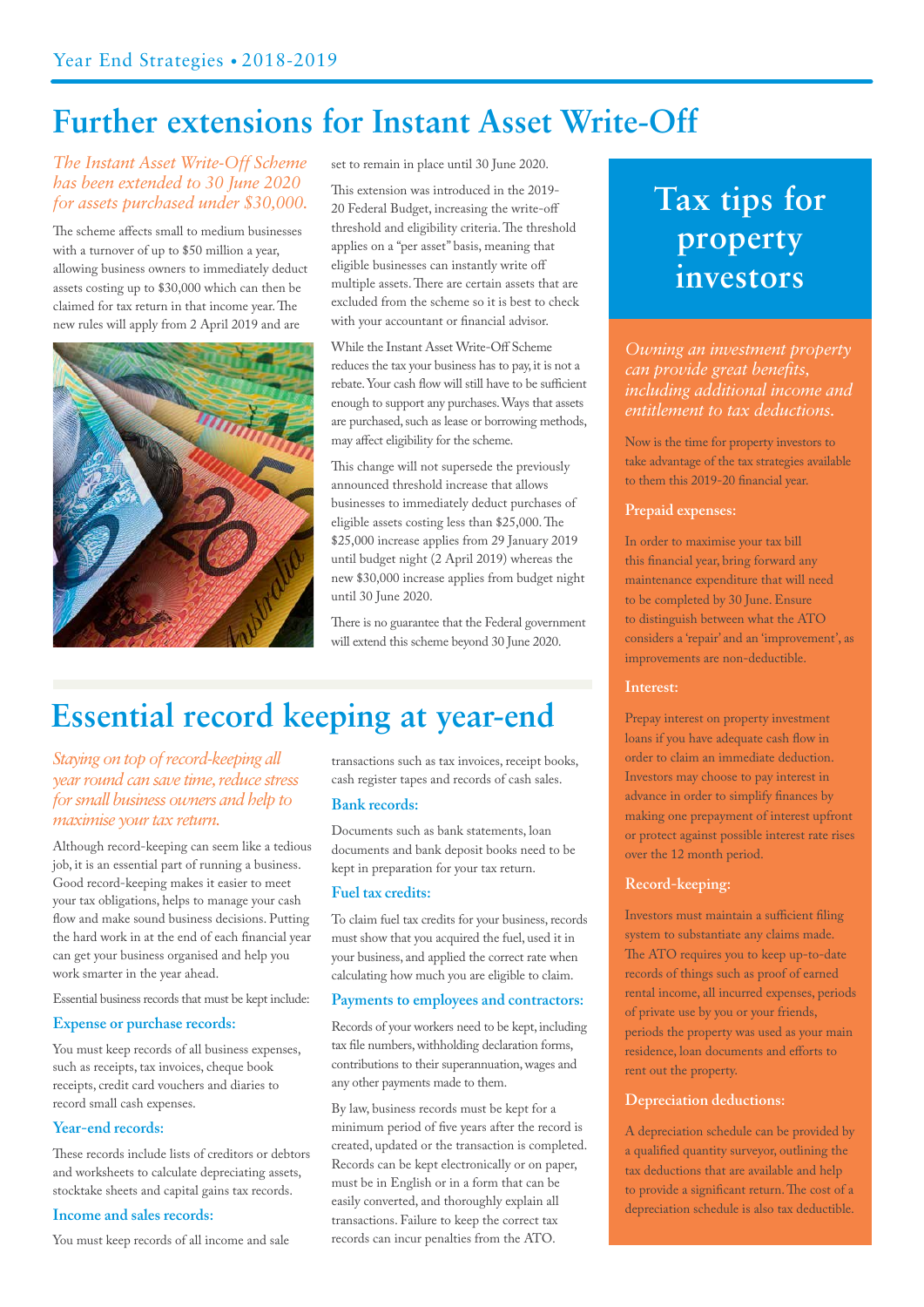# **E** 2019 End of Financial Year Checklist

#### *Maximise your tax deductions for the 2019-20 financial year by planning and reviewing your records.*

Here are top tips for businesses and individuals when it comes to year-end tax planning:

#### **<u>s</u>** Small business CGT concessions

Individuals operating a small business may be eligible for capital gains tax (CGT) concessions on the sale of business assets. The small business CGT concessions are available to business taxpayers with an aggregated turnover of less than \$2 million or on business assets less than \$6 million. Review your potential concessions for this financial year to receive the benefits of tax relief or contribute to your retirement savings through the sale of a business.

#### **S**<sup>\*</sup> Quarterly super contributions

The super guarantee (SG) requires employers to provide sufficient super support for their employees. For the quarter period of 1 April to 30 June, SG contributions must be paid by 28 July. To qualify for a tax deduction in the 2019-20 financial year, contributions must be paid by the quarterly due date. You can make voluntary employer

contributions of more than the required amount to increase benefits.

#### **Stocktake**

The year-end stocktake should involve a review of all trading stock and a decision made about its value from both a tax and commercial perspective. Obsolete, slow-moving or damaged stock should be identified by 30 June and disposed of for income purposes in order to receive a deduction.

#### **(\$)** Trust resolutions

Trustees of discretionary trusts must make and document resolutions before 30 June 2019 about how trust income will be distributed among the beneficiaries. If you have not already done so, setting up an interim financial statement can assist with distributing trust funds.

#### **8** Deductions for expenses

There are a number of expenses that can be claimed for deductions in your individual 2019-20 tax return. Self-education expenses, such as course fees, textbooks, and stationery can be tax deductible if they are work-related or you receive a taxable bonded scholarship. Business owners operating from home may also claim deductions for home office expenses, such

as room utilities, motor vehicle costs and depreciation and occupancy expenses.

#### **<sup>8</sup>S** Depositing contributions

Any contributions that have been recorded for your SMSF need to be deposited into the fund's bank account by no later than 30 June. This is especially important where members have reported concessional or non-concessional contributions.

#### *Capital losses*

Selling assets that perform poorly, such as shares, could enable you to bring forward a tax loss. This can be offset against any capital gains made throughout the financial year.



Make use of us! This guide is merely a starting point, designed to help you identify areas that might have a significant impact on your personal and business planning.

We are always pleased to discuss matters with you and advise in any way we can.

# **Getting PAYG withholding right**

*As the end of the financial year approaches, it is important to be aware of changes to compliance obligations for small business owners.*

New penalties for business' pay-as-you-go (PAYG) withholding and reporting obligations will commence 1 July 2019, with businesses now prevented from claiming deductions for payments to employees and certain contractors if they fail to comply.

Payments that are impacted include salaries, wages, commissions, bonuses or allowances to an employee, payment under a labour-hire arrangement, payment to a religious practitioner or payments for a supply of service.

The new laws will prevent an employer from claiming a deduction for payments to employees if they fail to withhold an amount as required under PAYG withholding rules or report a withholding amount to the ATO.

It is also necessary to understand the importance of lodging your business activity statement on-time, as a failure to do so may result in a business permanently losing its tax deduction for wages paid under the new law.

Businesses will also have to ensure they obtain a valid ABN from their suppliers and withhold at the top marginal rate if an ABN is not provided. A business that fails to comply with these rules will be denied a deduction if the payment relates to a contract for the supply of services. Contracts for goods and property are excluded from the operation of these new laws.

Voluntarily disclosing mistakes to the ATO before an audit or other compliance activity in regards to your tax affairs can allow your business to retain their deduction. Taking early action to ensure your business is compliant

to these updated PAYG withholding laws will make a difference to whether you remain eligible for deductions.